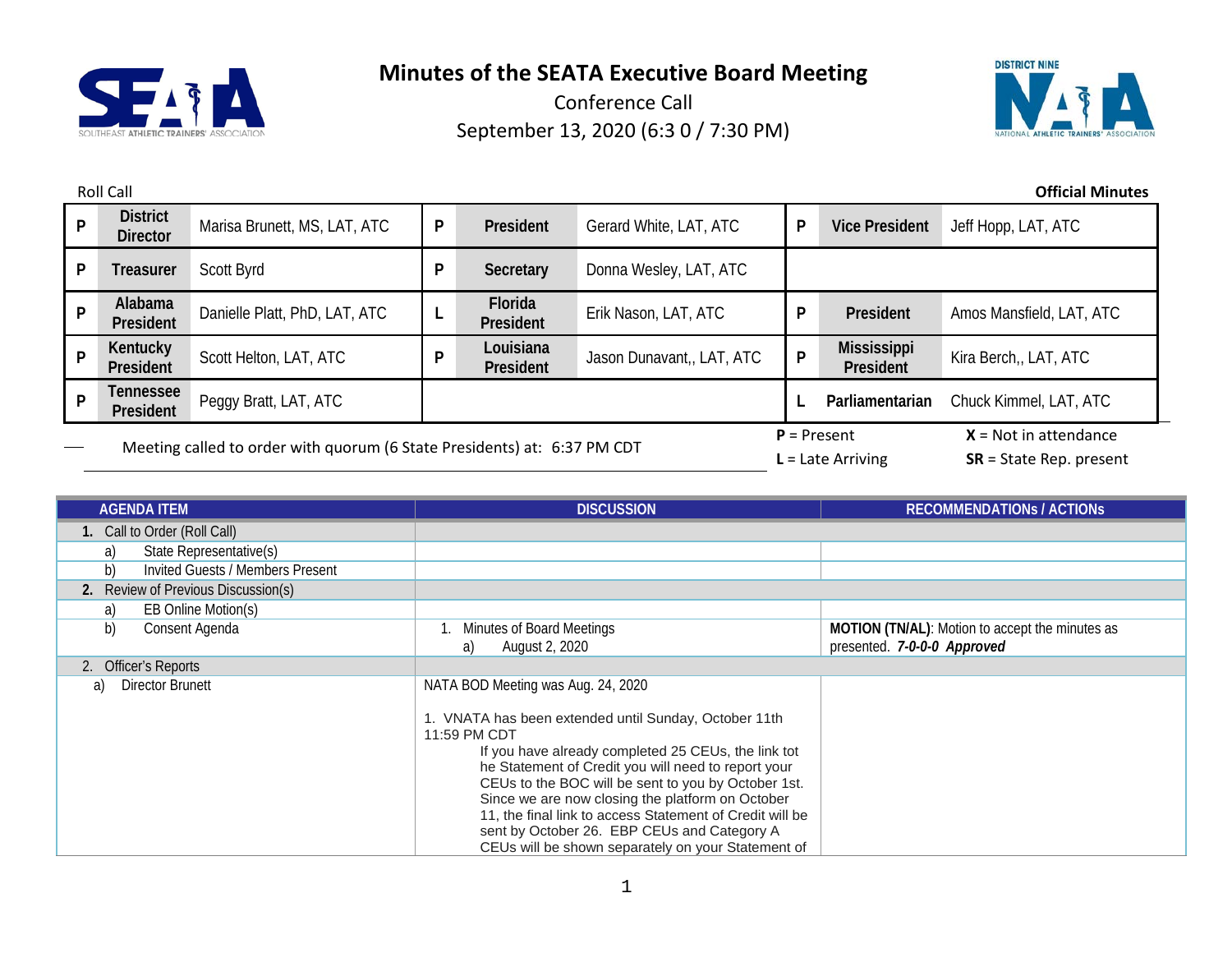



| Credit. You can go to convention.nata.org to check                                |  |
|-----------------------------------------------------------------------------------|--|
| your transcript.                                                                  |  |
| 2. BOC Update                                                                     |  |
| a. They are looking for more ATs to get                                           |  |
| involved with exam writing; need to have a                                        |  |
| minimum of 3 years AT experience.                                                 |  |
| Practice Analysis 8 panel has been chosen<br>b.                                   |  |
| to begin work on 10/2; also working on the                                        |  |
| <b>Ortho Specialty Practice Analysis</b><br>The nominating committee had 28<br>C. |  |
| applicants for AT Director and have moved                                         |  |
| 3 candidates forward to be reviewed by the                                        |  |
| nominating committee on 9/30/2020. They                                           |  |
| are also continuing to work on a Physician                                        |  |
| Director.                                                                         |  |
| Developed a task force to look at Cultural<br>d.                                  |  |
| Competency/Diversity and Inclusion with<br>Cathy Ortega named as chair.           |  |
| Continuing to work on International<br>е.                                         |  |
| agreements - still working with Ireland.                                          |  |
| Exam sites are all back to normal.<br>f.                                          |  |
| Mike Hudson recorded a webinar on<br>g.                                           |  |
| specialty certification - on the BOC website                                      |  |
| under Specialty Certification tab.                                                |  |
| 3. BOD Approved Actions                                                           |  |
| a. Approved Education Advancement                                                 |  |
| Committee (EAC) new mission statement.                                            |  |
| b. Approved to endorse USA Football's                                             |  |
| recommendations for youth football player<br>safety & wellness document           |  |
| Approved to endorse the Collegiate and<br>C.                                      |  |
| Professional Sports Dietitians Association's                                      |  |
| Sports Nutrition in Collegiate Athletics                                          |  |
| Consensus Statement.                                                              |  |
| Approved the recommendations from the<br>d.                                       |  |
| Student Leadership Committee/Young<br>Professionals Committee Workgroup to        |  |
| keep SLC as is, but to enhance onboarding                                         |  |
| procedures and timelines for student's                                            |  |
| participation and their recommendation to                                         |  |
| advance the young professional committee                                          |  |
| by "sun-setting young professional" and                                           |  |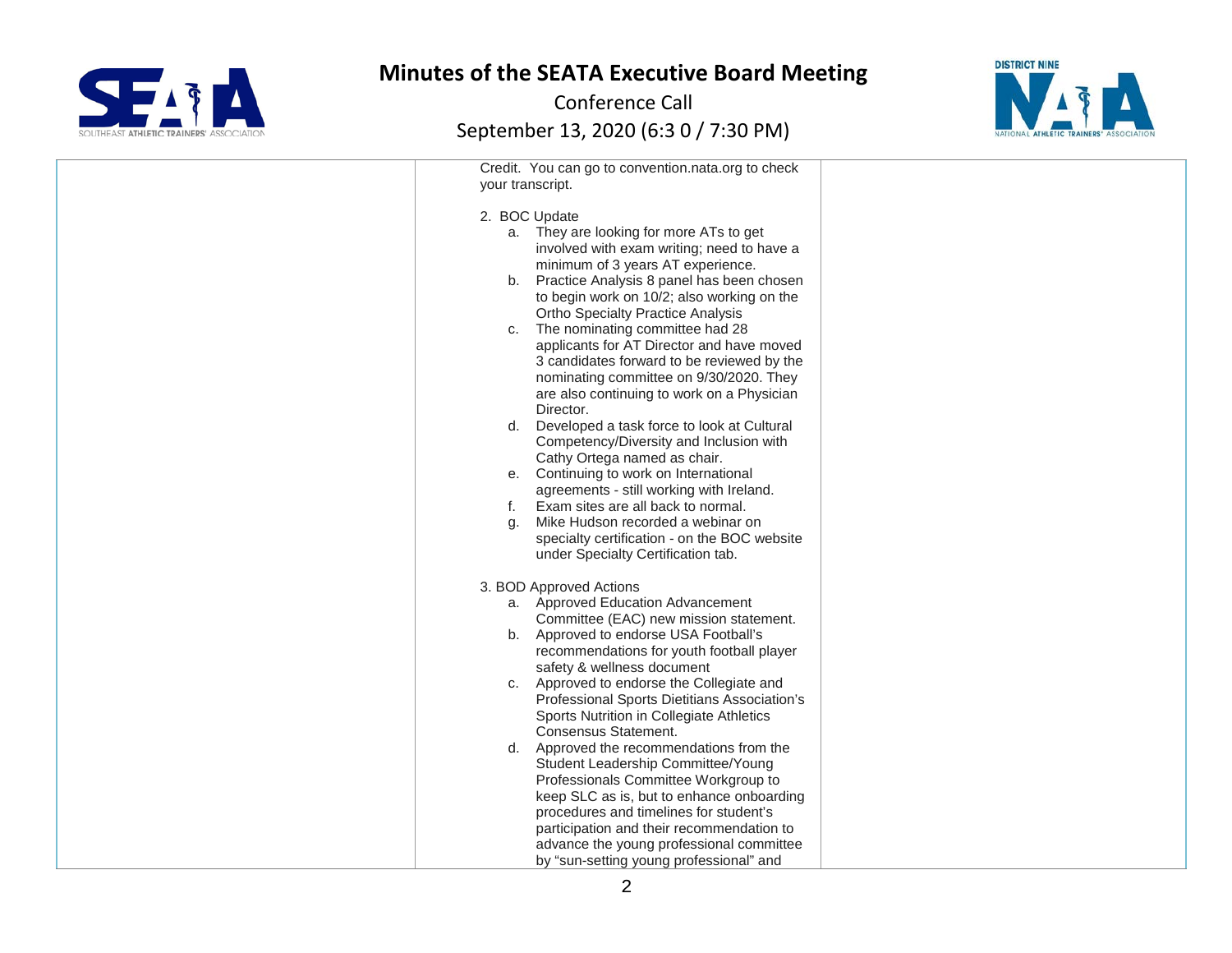



| dividing into two separate committees -<br>Early Professional Committee (ATs 1-6<br>years) and Career Advancement Committee<br>(ATs 7-12 years) allowing them to more<br>appropriately address the needs of the ATs<br>at these stages in their careers. The current<br>YPC committee will continue to finish up<br>with their goals and work until June of 2021.<br>The committee will need to come back to<br>the NATA Finance Committee & BOD prior<br>to that for approval to move forward with the<br>change at that time.<br>e. Approved D9's Lovie Tabron as the new<br>ATs Care Commission Chair effective<br>immediately.<br>Ratified the e-ballot approving the<br>f.<br>AAP/NATA/AMSSM Return to Sports<br>Document - "Understanding Risk Related to<br>COVID-19 & Return to Sports" |  |
|-------------------------------------------------------------------------------------------------------------------------------------------------------------------------------------------------------------------------------------------------------------------------------------------------------------------------------------------------------------------------------------------------------------------------------------------------------------------------------------------------------------------------------------------------------------------------------------------------------------------------------------------------------------------------------------------------------------------------------------------------------------------------------------------------|--|
| 4. Governmental Affairs Update:<br>a. COPA named new Armed Forces Chair<br>from D2, Andrea Matthes Berg (was in GA<br>previously)<br>b. Federal Legislative website for our members<br>is up and running<br>c. State presidents are encouraged to speak<br>with state GAC reps on NATA Legislative<br>Grants to get the latest information.<br>5. MARCOM Update:<br>a. Working on PR Bootcamp for states<br>b. Our AYOR collaborative effort with the                                                                                                                                                                                                                                                                                                                                           |  |
| American Academy of Pediatrics and the<br>AOSSM was greAT with over 1000<br>registrants and an average of 300 Live<br>participants that submitted hundreds of<br>questions. Also had other healthcare<br>organizations that participated.<br>Excited to report that since 1/1/2020 our<br>C.<br>press coverage has reached over 1.1 billion<br>people with 773 million coming since<br>COVID-19.                                                                                                                                                                                                                                                                                                                                                                                                |  |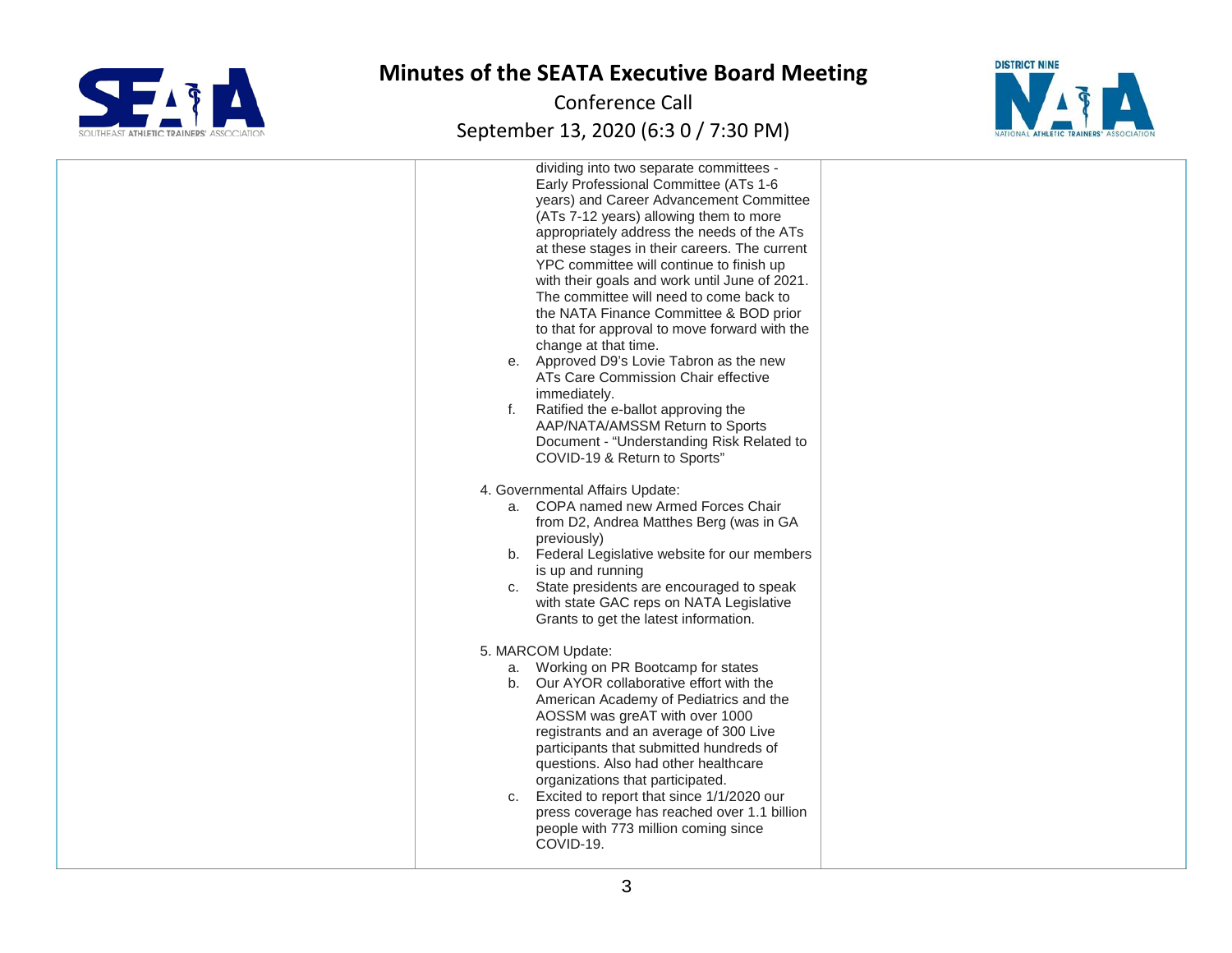



|                                        | The Joint Committee Meeting will be a<br>virtual meeting this upcoming year.<br>President Lindley will be having individual<br>calls with Committee Chairs and Board<br>Liaisons to address specific committee<br>needs.                                                                                                               |                                                                                                                                                                                                                                                                                                                                                    |
|----------------------------------------|----------------------------------------------------------------------------------------------------------------------------------------------------------------------------------------------------------------------------------------------------------------------------------------------------------------------------------------|----------------------------------------------------------------------------------------------------------------------------------------------------------------------------------------------------------------------------------------------------------------------------------------------------------------------------------------------------|
| President White<br>b)                  | Taylor Temnick has resigned as the MarCom Chair / D9<br>1.<br>PR Representative.<br>States consider applying for Grants:<br>a. Marketing (up to \$2,000)<br>Legislative (up to \$3,000)<br>b.<br>EBP Education (up to \$1,000)<br>C.<br>Safe Sports School Award (up to 5 per State)<br>d.<br>3. SEATA SNaPs - promote to your members |                                                                                                                                                                                                                                                                                                                                                    |
| Vice President Hopp<br>a)              | 1. UPDATE on Hotel Contracts:<br>a. Pushing 2021 contract to 2022?<br>b. $2022-23$ (23-24) contract negotiations?                                                                                                                                                                                                                      | CPR is being sold and will no longer be with IHG; this<br>should not be a problem for pushing our contracts to<br>2022. Connie is working on language in the addendum<br>is to include specifically that there will be no penalty fees<br>for moving the dates. There may also be an increase in<br>room rates, typically about 3% based on sales. |
| Secretary Wesley`<br>b)                | 1. Membership Update - 5459 Active Members as of 9/10/2020<br>a. Associate - 62<br>Cert. Professional - 4041<br>b.<br>Cert. Retired - 196<br>Cert. Student - 661<br>d.<br>Honorary - 25<br>е.<br>Licensed Prof. - 1<br>Retired - 1<br>g.<br>Student 472<br>h.<br>2. eBlast Info needed to Brandon Platt ASAP                           | Secretary Wesley will work to get Non-Member numbers<br>for Director Brunett                                                                                                                                                                                                                                                                       |
| <b>Treasurer Byrd</b><br>$\mathcal{C}$ | UPDATE: \$261,786 - Business Checking Acct.<br>1.<br>2. As of June 30, 2020 - \$364,938 in Savings/Investment<br>3. Treasurer Byrd still does not have access; new documents<br>have been signed to hopefully be granted full access.<br>4. There is an outstanding Cvent invoice and 1 (LA) SSS Grant<br>left to be paid.             |                                                                                                                                                                                                                                                                                                                                                    |
| 3. Committee Reports                   |                                                                                                                                                                                                                                                                                                                                        |                                                                                                                                                                                                                                                                                                                                                    |
| <b>Standing Committees</b><br>a)       |                                                                                                                                                                                                                                                                                                                                        |                                                                                                                                                                                                                                                                                                                                                    |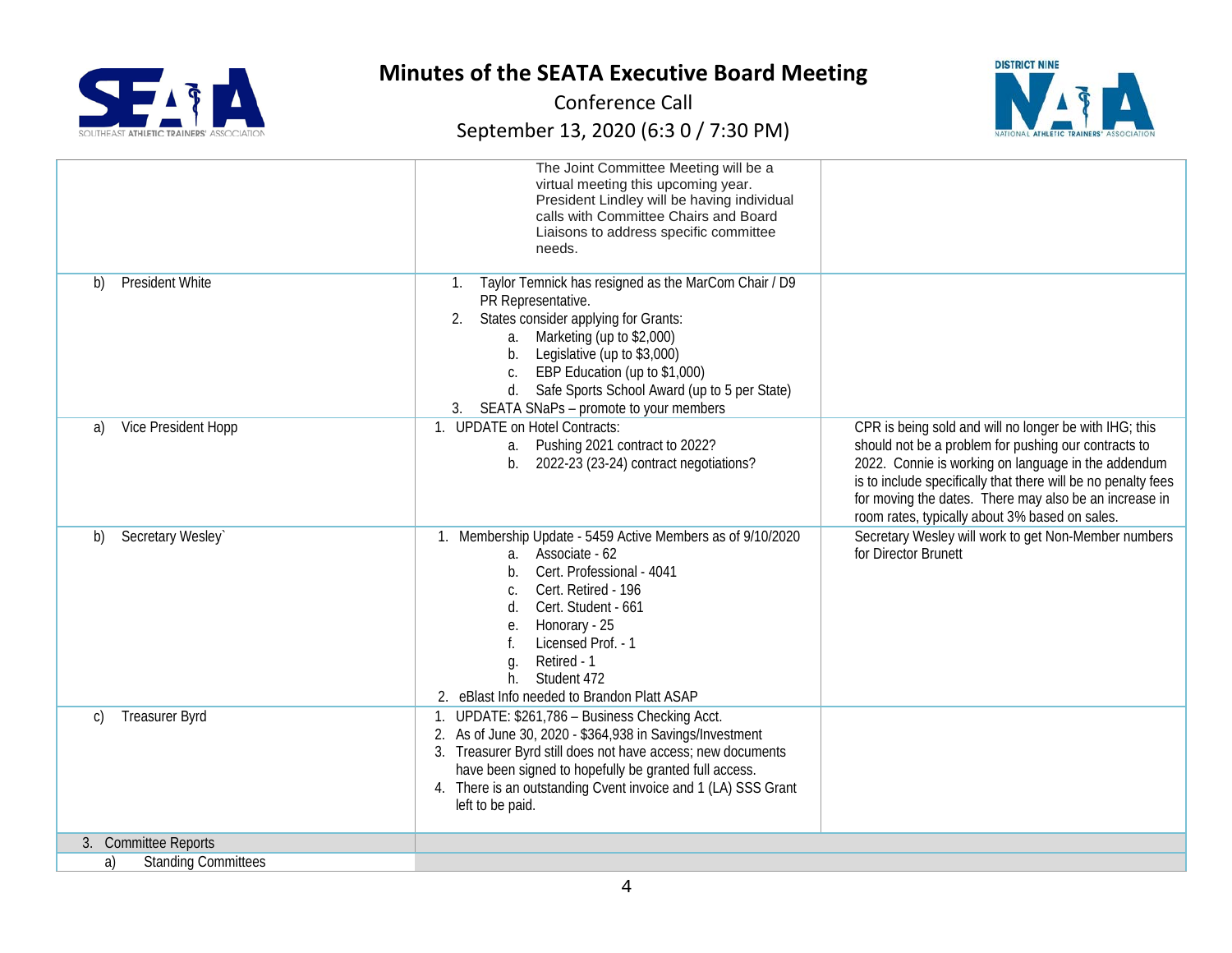



| <b>Finance Committee</b>                                | Update on: Finance Committee recommended that the SEATA<br>Treasurer seek RFPs for SEATA Financial Accounts (investment<br>and checking); the final decision will require approval by the Board<br>Finance Committee met earlier this evening. Treasurer<br>Byrd has emailed proposals and he would like to schedule<br>a call to have formal presentations be presented for<br>review.<br>Regions Bank<br>Bank of America / Merril Lynch (investment/savings) |                                                                                                                                                                                                                                                                                                                                                                                                                                                         |
|---------------------------------------------------------|----------------------------------------------------------------------------------------------------------------------------------------------------------------------------------------------------------------------------------------------------------------------------------------------------------------------------------------------------------------------------------------------------------------------------------------------------------------|---------------------------------------------------------------------------------------------------------------------------------------------------------------------------------------------------------------------------------------------------------------------------------------------------------------------------------------------------------------------------------------------------------------------------------------------------------|
| II. Elections Committee                                 | Update on Nominations for DD, PRES, & TRES.<br>1. Secretary Wesley has recused herself from her role as the Board<br>Liaison to the Elections Committee. She has authorized President<br>Bratt on the SurveyMonkey account.<br>Director Brunett thanked the Elections Committee for their work.                                                                                                                                                                | ACTION: As President White is also on the Ballot, VP Hopp<br>will serve as the Board Liaison for this election cycle.<br>Ballot will go live on Tuesday, Sept. 15; election will end at<br>11:59 PM CDT on Oct. 15, 2020.<br>ACTION: Elections Committee will review By-Laws and make<br>recommendations to decrease the time allowed for<br>electronic voting. Additional items are also being<br>considered by the committee to present to the Board. |
| b)<br>Ad hoc / Task Force(s)                            |                                                                                                                                                                                                                                                                                                                                                                                                                                                                |                                                                                                                                                                                                                                                                                                                                                                                                                                                         |
| Convention Task Force Committee (VP<br>j.<br>Hop)       | Update on discussions/progress on the SEATA Convention<br>(combined event of ATSS/CSMM/ATEC for 2022+.                                                                                                                                                                                                                                                                                                                                                         |                                                                                                                                                                                                                                                                                                                                                                                                                                                         |
| $\overline{\mathbf{ii}}$ .                              |                                                                                                                                                                                                                                                                                                                                                                                                                                                                |                                                                                                                                                                                                                                                                                                                                                                                                                                                         |
| 4. Old Business                                         |                                                                                                                                                                                                                                                                                                                                                                                                                                                                |                                                                                                                                                                                                                                                                                                                                                                                                                                                         |
| EDAC Graduate Scholarship (AL President<br>a)<br>Platt) | AL President Platt has asked that the Board re-consider establishing<br>the Arnold T. Bell Memorial EDAC Graduate Scholarship in the<br>amount of \$2,000 per year beginning with the 2020-21 academic<br>year (will be awarded in 2021 CSMM)                                                                                                                                                                                                                  | MOTION (FL/LA): To establish the Arnold T. Bell Memorial<br>EDAC Graduate Scholarship to be presented as a 1-time<br>\$2,000 EDAC Graduate Scholarship for the 2020-2021<br>academic year. 7-0-0-0 Motion Approved                                                                                                                                                                                                                                      |
|                                                         | Discussion from President Mansfield (GA) about initial presentation<br>being an endowed Foundation Scholarship. Discussion from<br>President Nason about the concerns over SEATA's stewardship and<br>the awarding this scholarship. Treasurer Byrd did report that he had<br>received \$1,000 donation for this scholarship already.                                                                                                                          | ACTION: Treasurer Byrd and the Finance Committee need to<br>investigate the ability of accepting donations for funding<br>scholarships awarded thru SEATA.                                                                                                                                                                                                                                                                                              |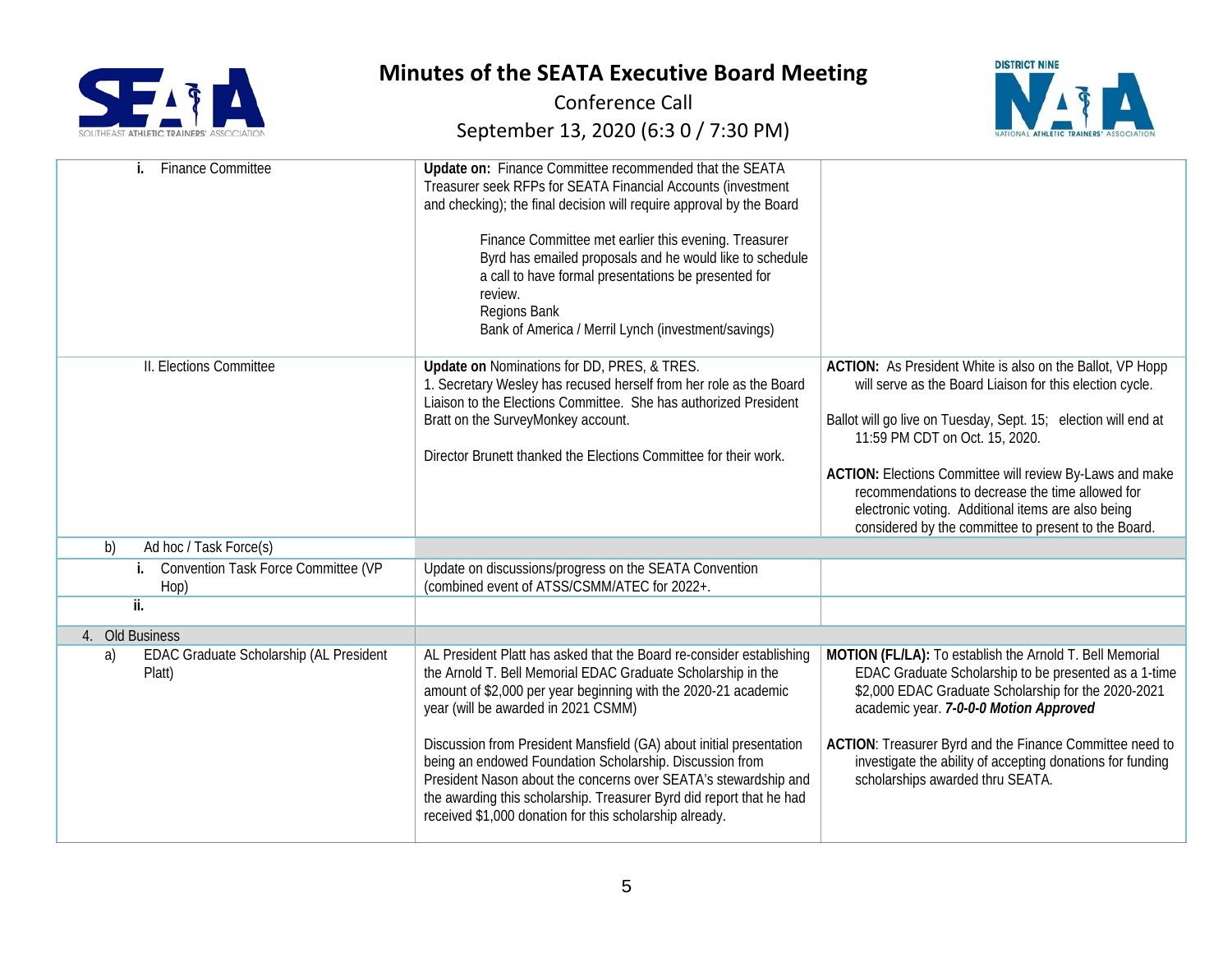



|                                                                  | There was discussion about the role of the committee liaison and<br>communication about agenda items. Director Brunett and<br>Parliamentarian Kimmel discussed some personal experience about<br>the votes and communication with committee chairs and<br>representatives about issues that are presented to the Board for<br>approve.<br>The discussion included further support from Treasurer Byrd and<br>included room to revisit the scholarship as both an annual SEATA<br>Scholarship and also consider the endowed Foundation Scholarship,<br>once the finance committee has had a thorough review of our |                                                                                                                                                                                                                                                                                                           |
|------------------------------------------------------------------|-------------------------------------------------------------------------------------------------------------------------------------------------------------------------------------------------------------------------------------------------------------------------------------------------------------------------------------------------------------------------------------------------------------------------------------------------------------------------------------------------------------------------------------------------------------------------------------------------------------------|-----------------------------------------------------------------------------------------------------------------------------------------------------------------------------------------------------------------------------------------------------------------------------------------------------------|
|                                                                  | <b>SEATA Financial status.</b>                                                                                                                                                                                                                                                                                                                                                                                                                                                                                                                                                                                    |                                                                                                                                                                                                                                                                                                           |
|                                                                  | Discussion from Parliamentarian Kimmel regarding the donation and<br>the ability to accept donations as well as our tax status if this is<br>allowed.                                                                                                                                                                                                                                                                                                                                                                                                                                                             |                                                                                                                                                                                                                                                                                                           |
| 5. New Business                                                  |                                                                                                                                                                                                                                                                                                                                                                                                                                                                                                                                                                                                                   |                                                                                                                                                                                                                                                                                                           |
| Platform for 2021 Virtual Events<br>a)                           | President White has solicited pricing information from the following<br>vendors:<br>Cvent (see attached)<br>2.<br>GoToWebinar<br>Zoom Webinar<br>3.<br>SEATA is still waiting on pricing information from Zoom Webinar.                                                                                                                                                                                                                                                                                                                                                                                           | <b>ACTION:</b> President White will meet with the Officers to<br>review pricing from the vendors and to then submit a<br>proposal to the Board for approval.<br>ACTION: President White will contact the Honors & Awards<br>Committee/Scholarship Committees about the awards<br>for 2021, including HOF. |
| <b>SEATA Educationalist Committee (President</b><br>b)<br>Platt) | Proposal to restructure the SEATA ATEC Oversight Committee to<br>create the SEATA Educationalist Committee as a Tier 3 (State-<br>based) committee.                                                                                                                                                                                                                                                                                                                                                                                                                                                               | MOTION (KY/LA): Motion to accept the proposal for the<br>restructure of the SEATA ATEC Oversight Committee to<br>create the SEATA Educationalist Committee. 7-0-0-0<br>Approved.                                                                                                                          |
| <b>SEATA Student Leadership Committee</b><br>$\mathcal{C}$       | Looking to restructure the SEATA Student Senate and the NATA<br>SLC Representative to develop a SEATA Student Leadership<br>Committee.                                                                                                                                                                                                                                                                                                                                                                                                                                                                            | ACTION: President White will meet with Steve Paterson,<br>Student Senate Advisor, to develop a proposal.                                                                                                                                                                                                  |
| d) Hurricane Laura Impact                                        | President White asked for each State President to provide an update<br>on the impact that Hurricane Laura had on their membership.                                                                                                                                                                                                                                                                                                                                                                                                                                                                                | LA - 3-4 High Schools were drastically impacted; McNeese<br>State also impacted. ATs Care has contacted those<br>individuals impacted. GHATS and Tx State Association<br>have been very supportive.                                                                                                       |
| 7. Announcements                                                 | FL - President Nason sent out an email regarding the Third<br>Party Reimbursement group is developing a virtual Boot Camp<br>to offer states about education on this issue. Presidents are<br>asked to contact him if interested. GA, TN, LA presidents will                                                                                                                                                                                                                                                                                                                                                      |                                                                                                                                                                                                                                                                                                           |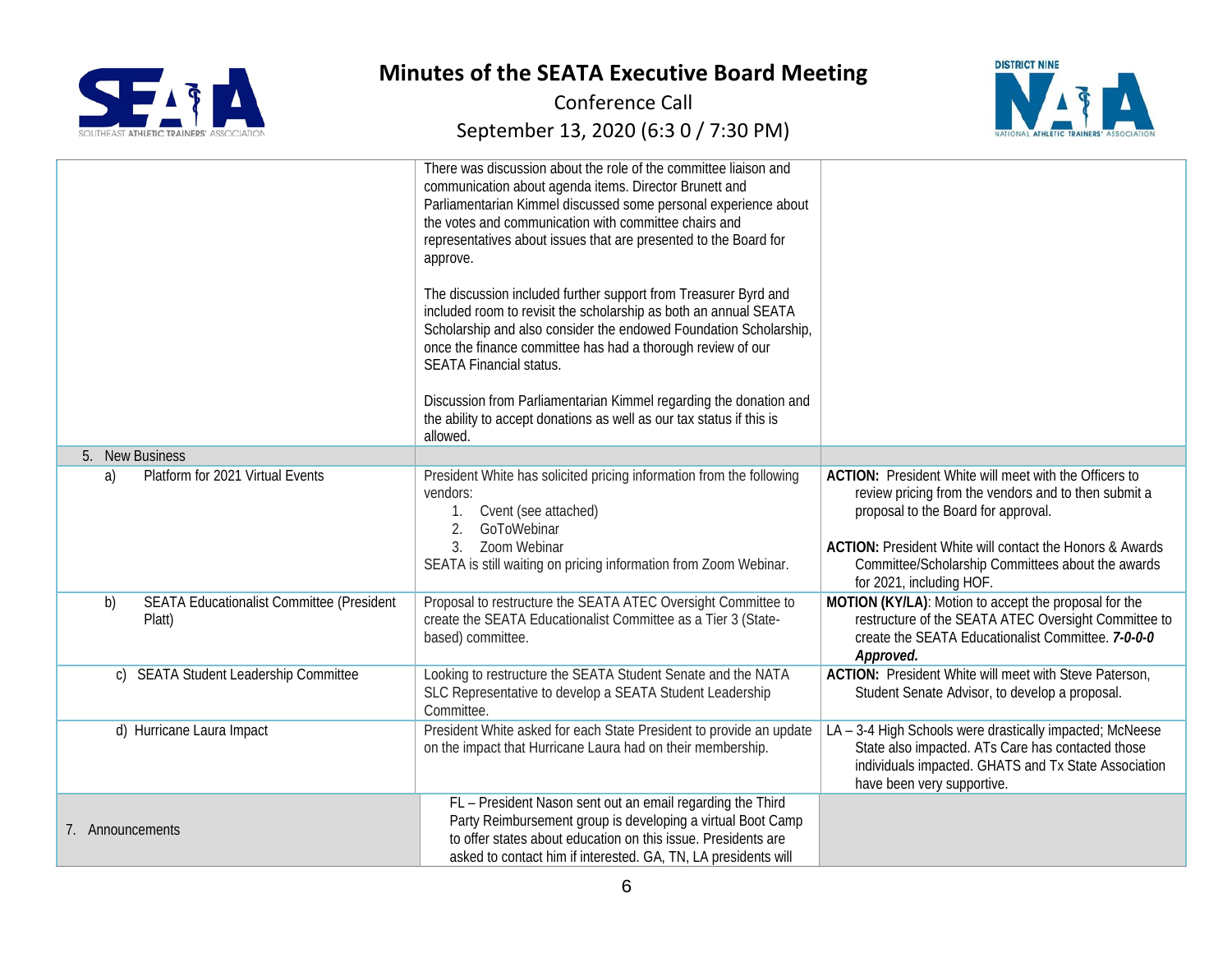



|                   | be asked to be on a call regarding the D9 Pilot Program to be<br>shared and implemented for upcoming timelines. |             |
|-------------------|-----------------------------------------------------------------------------------------------------------------|-------------|
| Adiournment<br>O. | Meeting adjourned at:                                                                                           | 8:30 PM CDT |